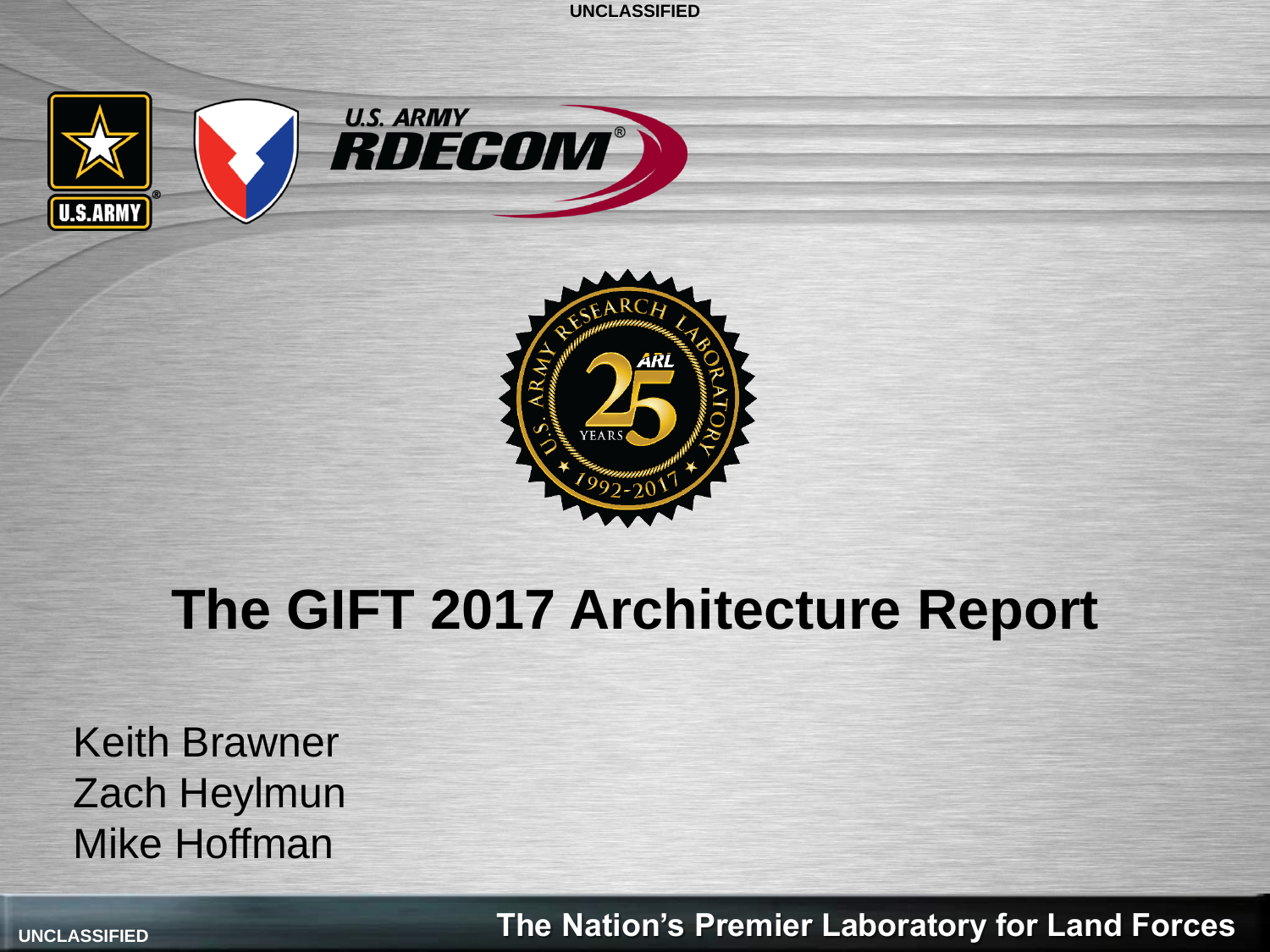





- Synpatic Sparks, Incorporated
- Analytics items
- AWS Server

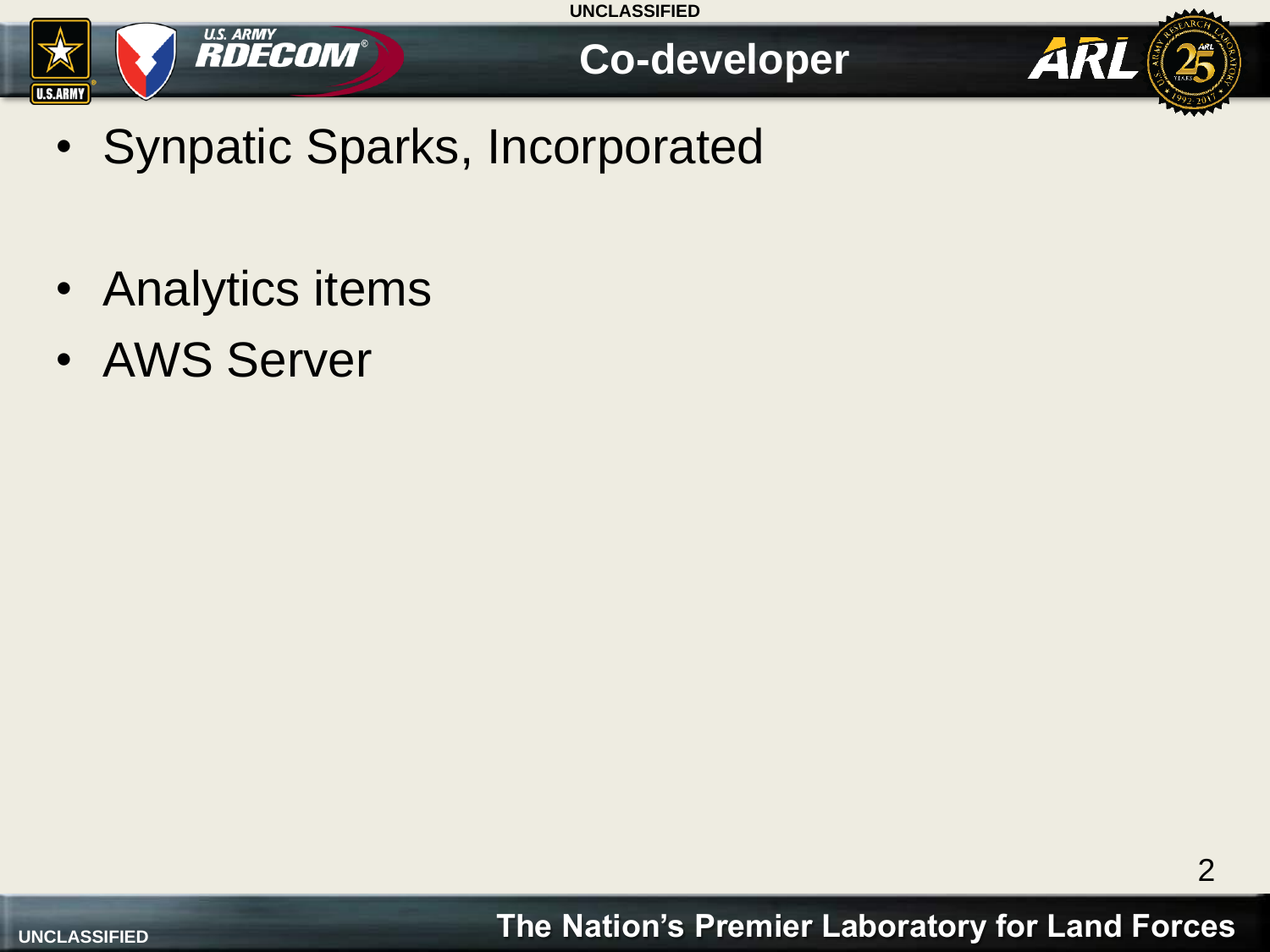



## **Server-Based**



- OAuth through upgraded RedMine Portal
- JWS Settings
	- … Added into a training application by default
- Online ERT ("My Experiments")
- Several AMT experiments
	- See AMT code from Eduworks on the forums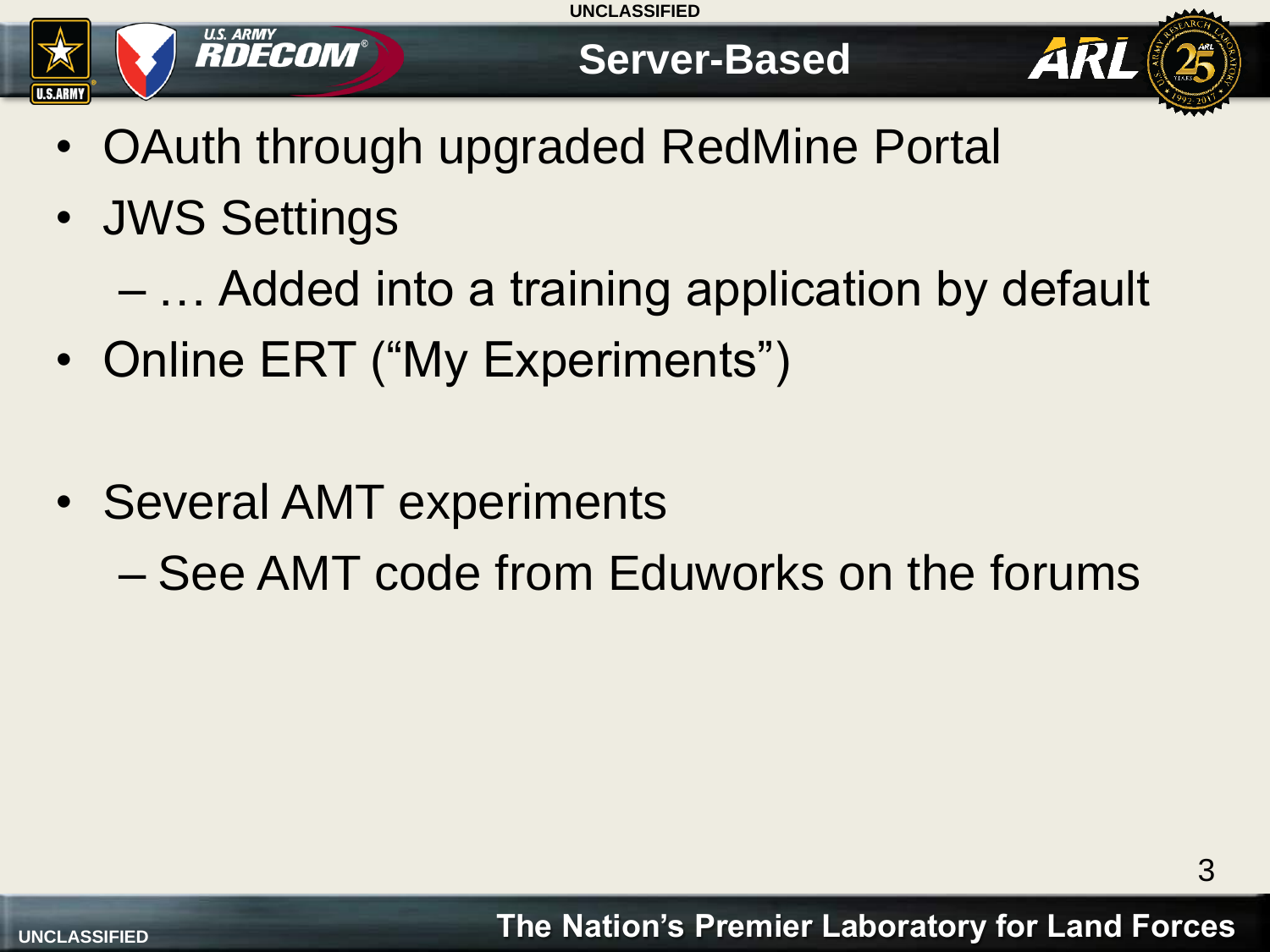## U.S. ARMY<br>**RDECOM** U.S.ARM

## **An Actual Server**



4

- Cloud GIFT Server has been migrated
	- from "Dignitas Server Room"
	- to AWS
- Added features
	- Analytics
	- Redundancy
- Upping the cycle time
- AWS Instructions Available (upon request) – Released in next build
- AMI available upon request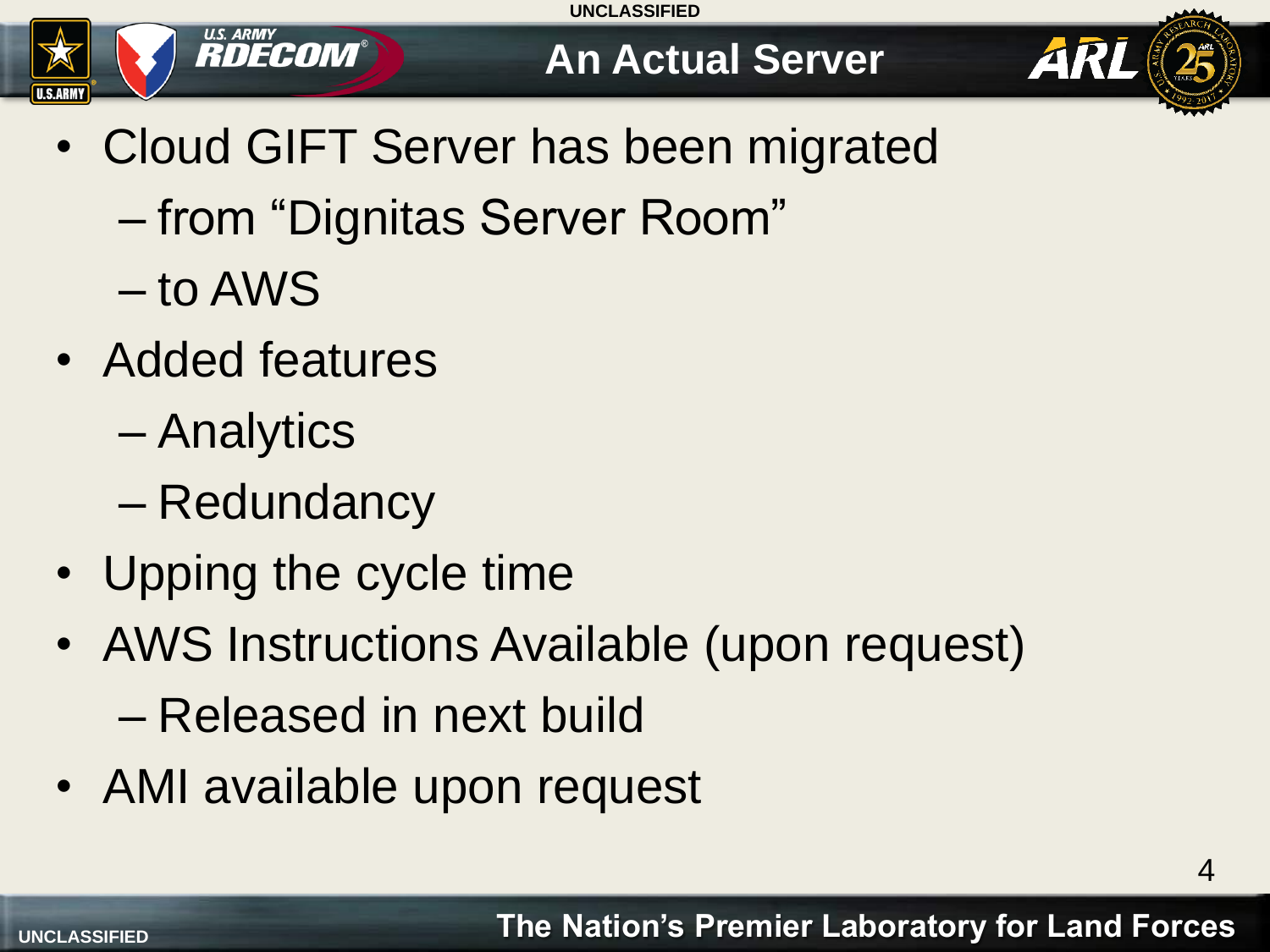



5

- Pedagogical Request Options:
	- Request for Scenario Adaption
	- Request for Performance Assessment
	- Request for Instructional Intervention
	- Request for Branch Adaption
		- Has a "Merrill Quadrant" Enum
		- Ties architectural request to Merrill Theory
	- *Support New Instructional Model, Request, Course Object*
		- *CAP – Constructive, Active, Passive*
- Other features in dev. Trend, Competence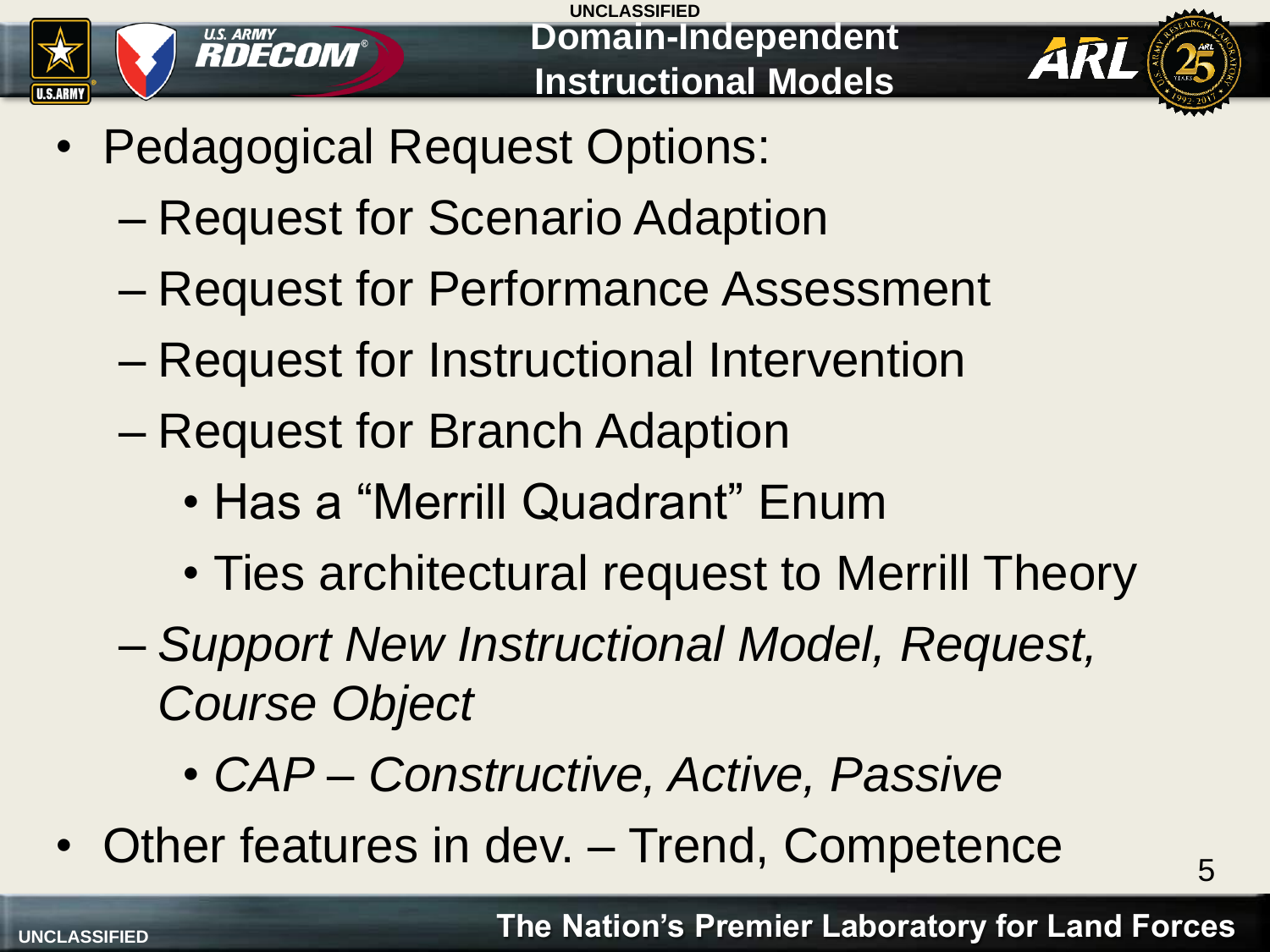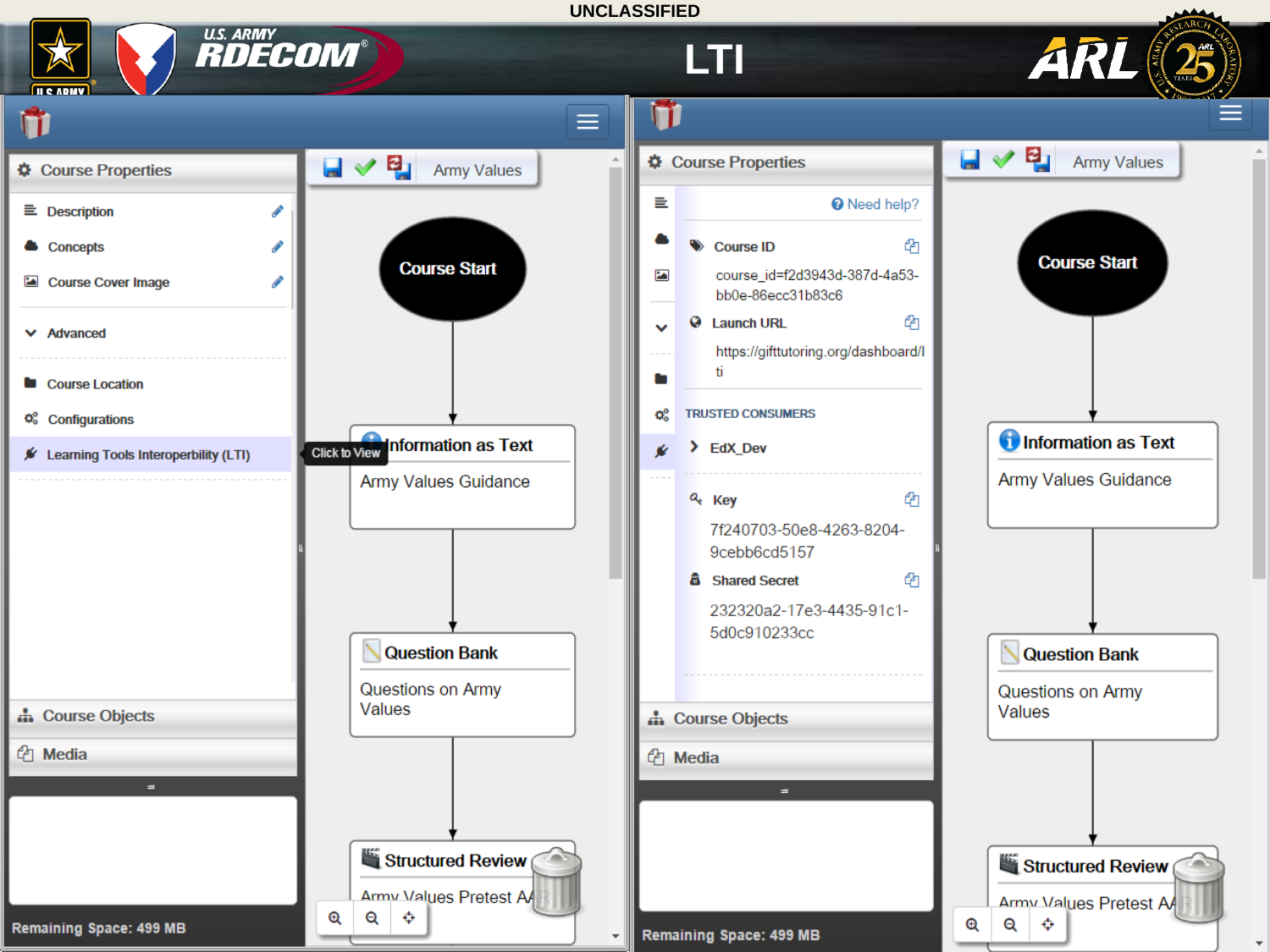

- LRS reporting (available for a while)
- Increased xAPI reporting
	- Course object level
	- Available in branch
- Tutoring experience part of a larger body of services
	- Competencies, mobile redirection, etc.

ARI